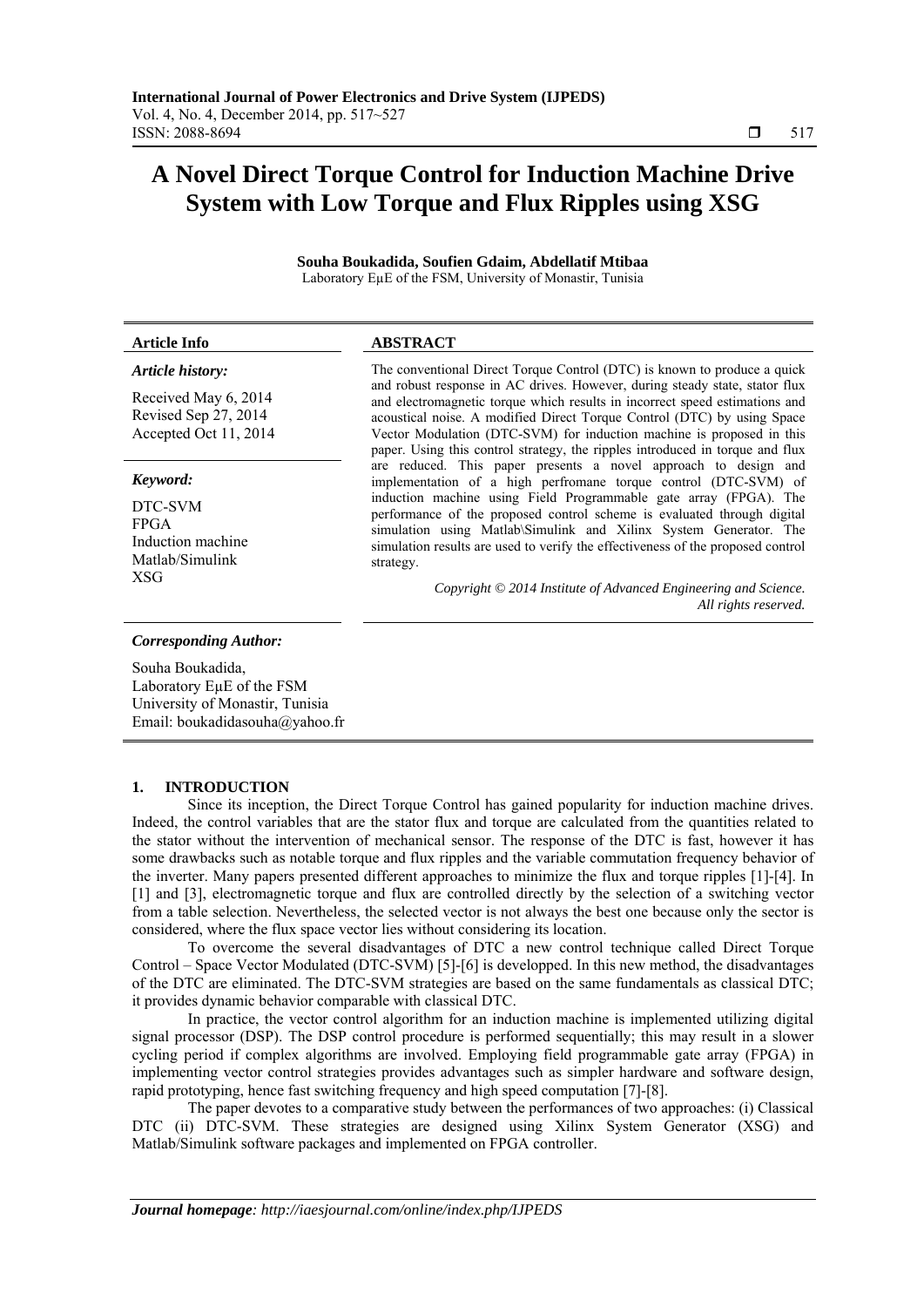## **2. BASIC PRINCIPLE OF DTC**

The main idea of DTC is to recover the reduction of the ripples of torque and flux, and to have superior dynamic performances. Figure 1 present a possible schematic of Direct Torque Control. There are two different loops corresponding to the magnitudes of the stator flux and torque. The error between the estimated stator flux magnitude  $\varphi_s$  and the reference stator flux magnitude  $\varphi_s$ <sup>\*</sup>is the input of a two level hysteresis comparator whereas the error between the estimated torque  $T_e$  and the reference torque  $T_e^*$  is the input of a three level hysteresis comparator. The outputs of the stator flux error and torque error hysteresis blocks, together with the position of the stator flux are used as inputs of the switching table.



Figure 1. Block diagram of DTC

The selection vector is based on the hysteresis control of the torque and the stator flux. In the basic form the stator flux  $\varphi_s$  is estimated with:

$$
\varphi_s = \int_0^t (V_s - Ri_s) dt \tag{1}
$$

The stator voltage and stator current are calculated from the state of three phase (Sa ,Sb ,Sc) and measured currents (ia, ib, ic).

$$
V_s(S_a, S_b, S_c) = \sqrt{\frac{2}{3}} E_0 (S_a + S_b e^{-j\frac{2\pi}{3}} + S_c e^{-j\frac{4\pi}{3}})
$$
  
\n
$$
i_s (i_a, i_b, i_c) = \frac{2}{3} (i_a + i_b e^{-j\frac{2\pi}{3}} + i_c e^{-j\frac{4\pi}{3}})
$$
\n(2)

Phase angle and stator flux amplitude are calculated in expression (3).

$$
\theta_s = \arctg \left( \frac{\varphi_{s\beta}}{\varphi_{s\alpha}} \right)
$$
  

$$
\varphi_s = \sqrt{\varphi_{s\alpha}^2 + \varphi_{s\beta}^2}
$$
 (3)

The developed electromagnetic torque  $T_e$  of the machine can be evaluated by Equation (4):

$$
T_e = \frac{3}{2} p \left( i_{s\beta} \phi_{s\alpha} - i_{s\alpha} \phi_{s\beta} \right)
$$
 (4)

The stator flux vector is moving along a straight axis colinear to that of the voltage vector required by the inverter: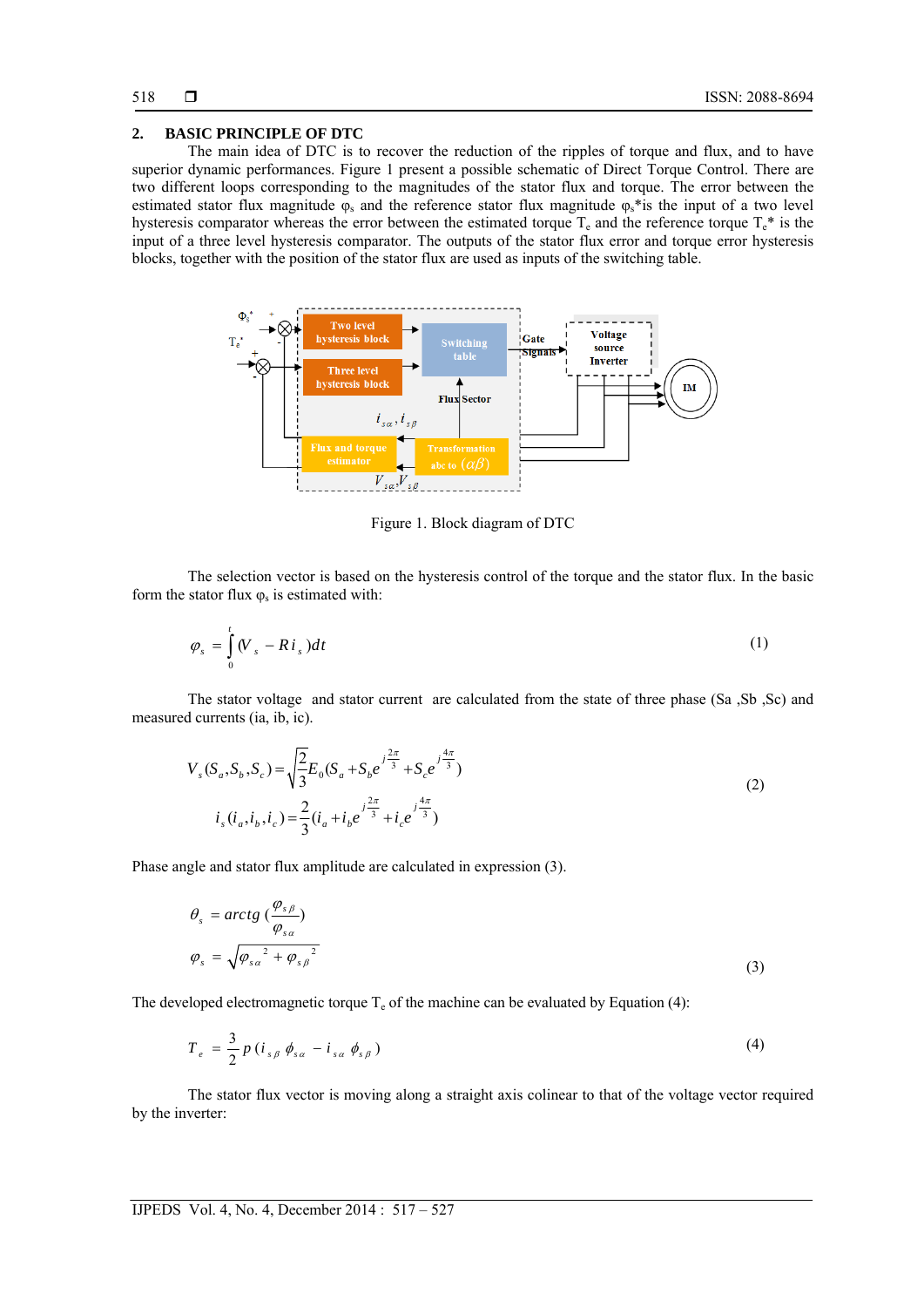

Figure 2. Stator flux vector evolution in the first sector

## **3. DTC SPACE VECTOR MODULATION**

The DTC algorithm is based on the instantaneous values and directly calculated the gate signals for the inverter. The control algorithm in DTC-SVM is based on average values whereas the switching signals (Sa, Sb and Sc) for the inverter are calculated by space vector modulator [9]-[11].

#### **3.1. Principle of Vector MLI**

For each period of modulation of the inverter, the three phase voltages provided by the control algorithm can be expressed in a fixed reference linked to the stator, through their projections  $V_{sa}$  and  $V_{sb}$ .

The inverter has six switching cells, giving eight possible switching configurations. These eight switching configurations can be expressed in the plane  $(α, β)$  by 8 vectors tensions.

Knowing that in the graduation phase voltages (Va, Vb, Vc) are represented in the plane by a vector  $V_s$ . The principle of vector MLI is to project the desired stator voltage vector  $V_s$  on the two adjacent vectors corresponding to two switching states of the inverter. The values of these projections provide the desired commutation times.

#### **3.2. General Structure of the Control DTC-SVM**

Most existing blocks in the control DTC-SVM are identical to those of control DTC as shown in the following figure (3). The new blocks will be discussed below.



Figure 3. Block diagram of DTC-SVM

#### **3.3. Calculation of time of application of the status of the inverter**

Each modulation period  $T_{mod}$  of the inverter, the projected vector  $V_s$  on the two adjacent vectors assures the switching time of calculation.

The key step of the SVM technique is the determination of  $T_i$  and  $T_{i+1}$  during every modulation period  $T_{mod}$ . To illustrate the methodology we consider the case where  $V_s$  can be compounded by the active voltage vectors  $V_1$  and  $V_2$ . The projection of the reference voltage vector on  $V_1$  and  $V_2$  is illustrated in the following figure:

*A Novel Direct Torque Control for Induction Machine Drive System with Low Torque… (Souha Boukadida)*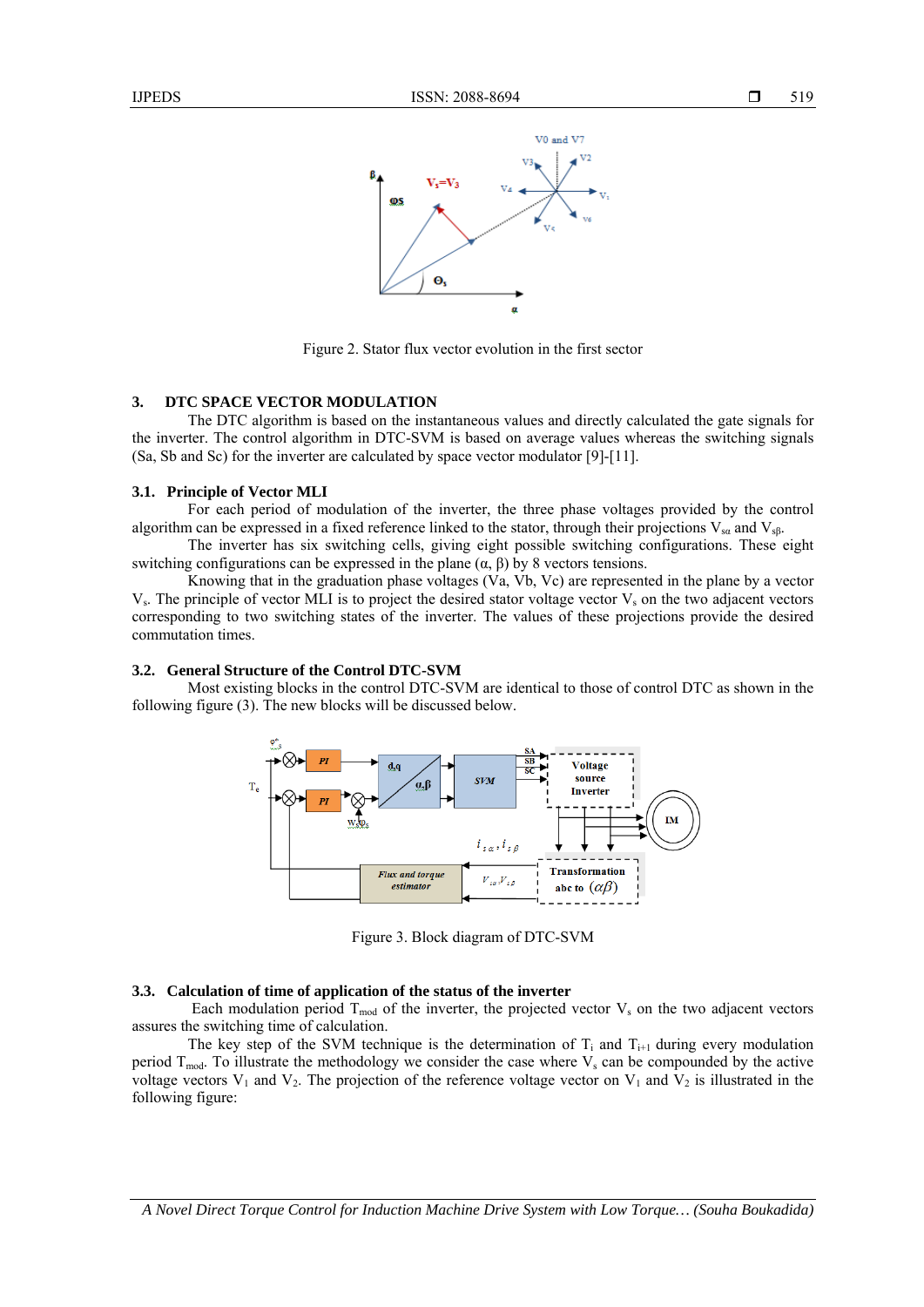

Figure 4. Projection of the reference voltage vector on  $V_1$  and  $V_2$ 

The active voltage vectors V1 and V2 are given as follow:

$$
\begin{cases}\n\overline{V}_1 = \sqrt{\frac{2}{3}}.E \ e^{j0} \\
\overline{V}_2 = \sqrt{\frac{2}{3}}.E \ e^{j\frac{\pi}{3}}\n\end{cases}
$$
\n(5)

Expressing the voltage vector Vs in the graduation  $(\alpha, \beta)$  we have:

$$
\overrightarrow{V}_{s} = V_{sa} + jV_{s\beta} = \frac{T_{1}}{T_{mod}}\overrightarrow{V}_{1} + \frac{T_{2}}{T_{mod}}\overrightarrow{V}_{2}
$$
\n(6)

Expanding this equation it is possible to express the time T<sub>1</sub> and T<sub>2</sub> in terms of V<sub>sa</sub> and V<sub>sβ</sub>. The conduction time will be expressed as follows:

$$
\begin{cases}\nT_1 = (\sqrt{\frac{3}{2}}V_{sa} - \sqrt{\frac{1}{2}}V_{s\beta}).\frac{T_{\text{mod}}}{E} \\
T_2 = \sqrt{2}V_{s\beta}.\frac{T_{\text{mod}}}{E}\n\end{cases}
$$
\n(7)

To facilitate the calculations, we normalize the voltages Vsα and Vsβ by posing:

$$
\begin{cases}\n\hat{\mathbf{V}}_{s\alpha} = \frac{\mathbf{V}_{s\alpha}}{E} \sqrt{2} \\
\hat{\mathbf{V}}_{s\beta} = \frac{\mathbf{V}_{s\beta}}{E} \sqrt{2}\n\end{cases}
$$
\n(8)

Consequently, the duties expressions are given as follows:

$$
D_1 = \frac{\sqrt{3}}{2} \cdot \hat{\mathbf{V}}_{sa} - \frac{1}{2} \cdot \hat{\mathbf{V}}_{s\beta}
$$
  
\n
$$
D_2 = \hat{\mathbf{V}}_{s\beta}
$$
  
\n
$$
D_0 = 1 - D_1 - D_2
$$
 (9)

The space vector in sector 1 is shown in figure (5).The time duration of zero vectors is divided equally into (V0, V1, V2, V7, V2, V1, V0), whereas the time duration of each nonzero vector is distributed into two parts. This sequence can ensure that is one phase switches when the switching pattern switches, thus can reduce the harmonic component of the output current and the loss of switching devices.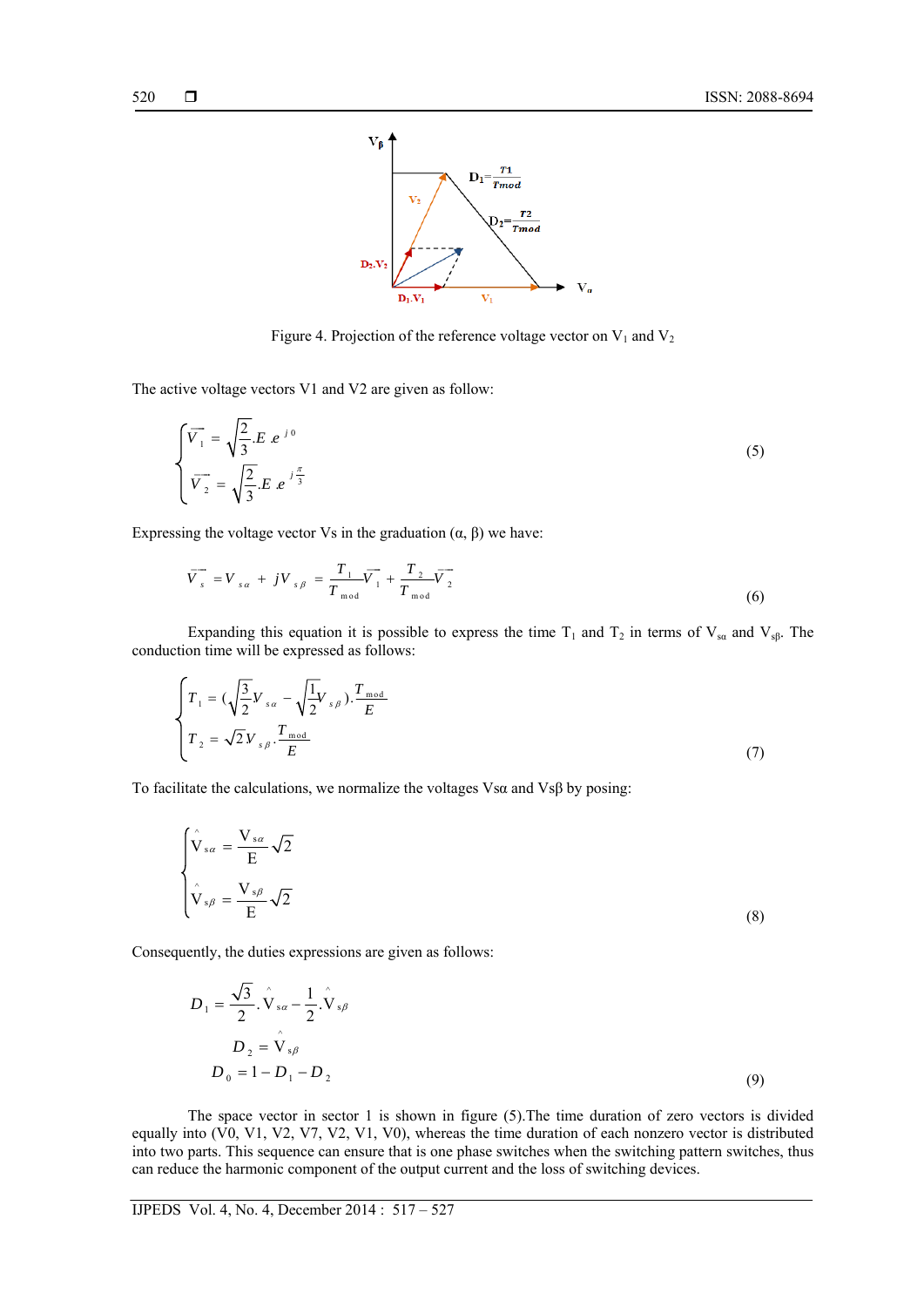

Figure 5. Sequences of the switches states in sector N1

The duties of each phase of the inverter are presented as follows:

$$
S_a = 0.5(1 + D_1 + D_2)
$$
  
\n
$$
S_b = 0.5(1 - D_1 + D_2)
$$
  
\n
$$
S_c = 0.5(1 - D_1 - D_2)
$$
\n(10)

## **4. SIMULATION AND RESULT**

The DTC and DTC-SVM scheme for induction machine are simulated using Matlab/Simulink and Xilinx System Generator and their results have been compared. The machine parameters used for simulation are given in this table.

| Voltage                          | 220/380 v                  |  |
|----------------------------------|----------------------------|--|
| Stator resistance R <sub>s</sub> | 5.717 $\Omega$             |  |
| Rotor resistance $R_r$           | 4.282 $\Omega$             |  |
| Stator inductance L.             | 0.464H                     |  |
| Rotor inductance L <sub>r</sub>  | 0.464H                     |  |
| Mutual inductance M              | $0.441$ H                  |  |
| Moment of inertia J              | $0.0049$ Kg.m <sup>2</sup> |  |

Table 1. Induction Machine parameters

#### **4.1. Simulink Model of Direct Torque Control**

The simulation of DTC was conducted using Simulink\MATLAB. The inverter switching pulses are obtained from the switching table which decides the pulses from the error signals of torque and flux. The overall DTC model is shown in Figure 6.



Figure 6. Simulink Model of DTC

*A Novel Direct Torque Control for Induction Machine Drive System with Low Torque… (Souha Boukadida)*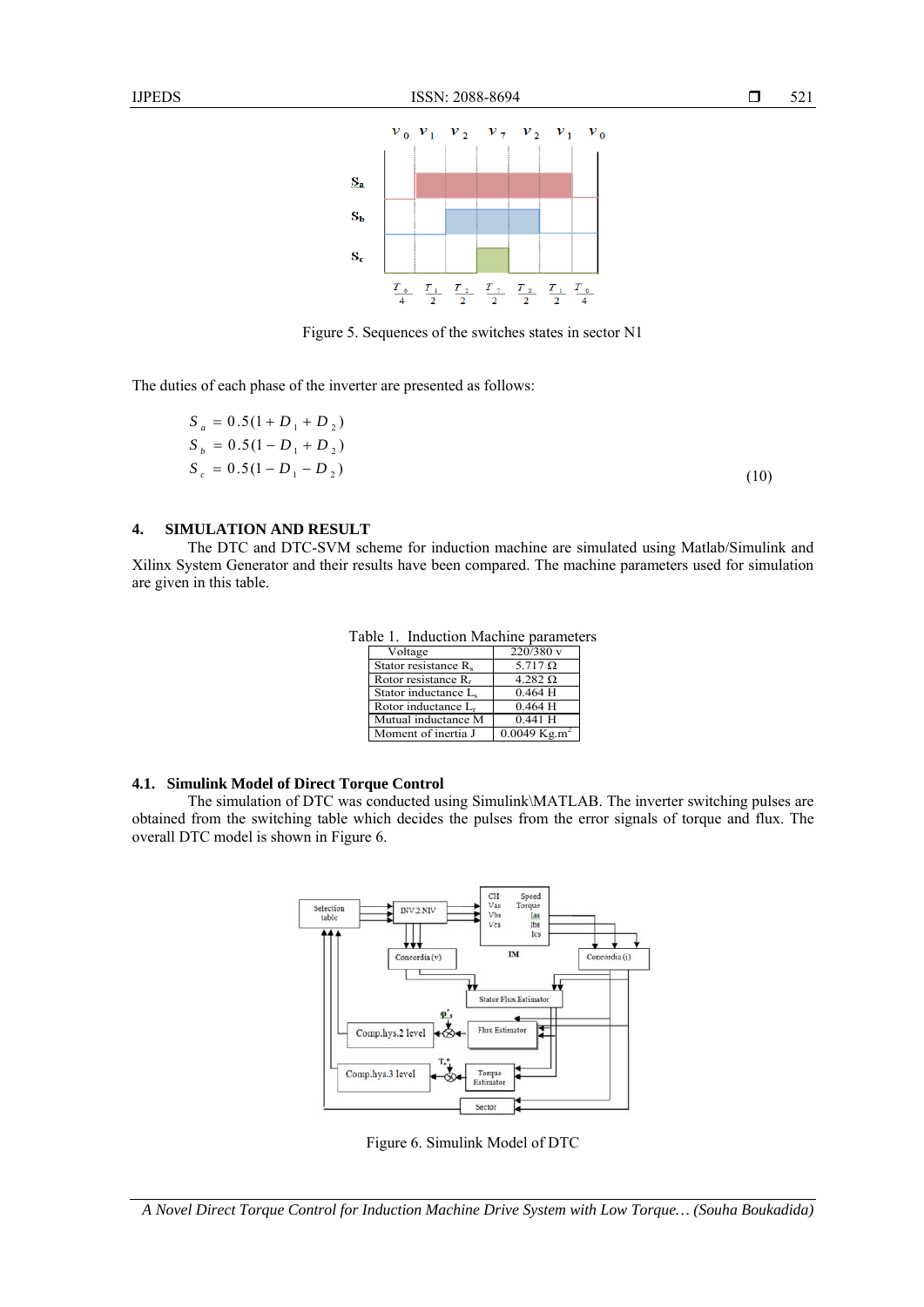## **4.2. Simulink Model of Space Vector Modulated Direct Torque Control obtained with Matlab\Simulink**

Figure 7 illustrate the simulation block of the DTC-SVM control. The system is composed of the machine, PI controllers, three phase voltage source inverter, reference frame transformation blocks Concordia and Park. The Insulated-gate bipolar transistor IGBT switches are controlled using space vector modulation technique.



Figure 7. Simulink Model of DTC-SVM

The simulation of this technique is made through the following model:



Figure 8. Simulink Model of bloc SVM

## **4.3. Simulink Model of Space Vector Modulated Direct Torque Control obtained with Xilinx System Generator**

Initially, an algorithm is designed and simulated at the system level with the floating-point Simulink blocksets. A hardware representation of FPGA implementation is then derived using XSG. The XSG provides a bit-accurate model of FPGA circuits and automatically generates a synthesizable VHDL code for implementation in Xilinx FPGA. For DTC-SVM modeling, the blocks used are mostly multipliers, adders, Cordic sin cos, etc. The detailed steps are shown in the following diagram in Figure 9. The XSG design of proposed DTC-SVM is shown in Figure 10. The block Calcul\_Vsalpha\_Vsbeta is used to project the threephase voltages in the repository (α, β) by performing the processing Clarke as shown in Figure 10(a). The block SVM generates a series of pulses to be used subsequently to carry out the control signals used in the model of the inverter as shown in Figure 10(b) and 10(c). The XSG design of torque and flux estimator is shown in Figure 11-12.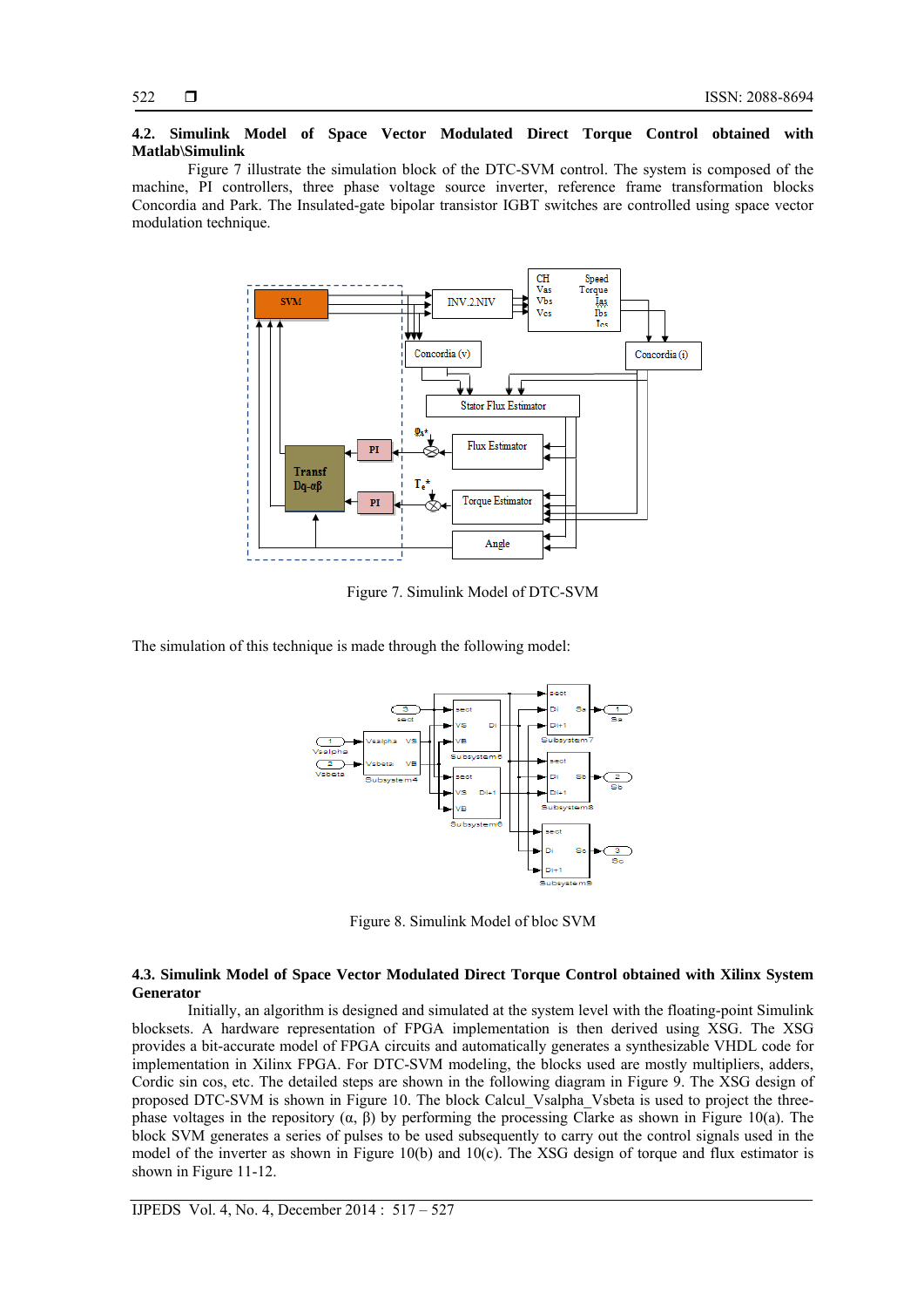



Figure 9. Induction machine drive controller design and implementation process



Figure 10. Xilinx Model of SVM



Figure 10(a). Calcul Vsalpha Vsbeta Figure 10(b). VM bloc in XSG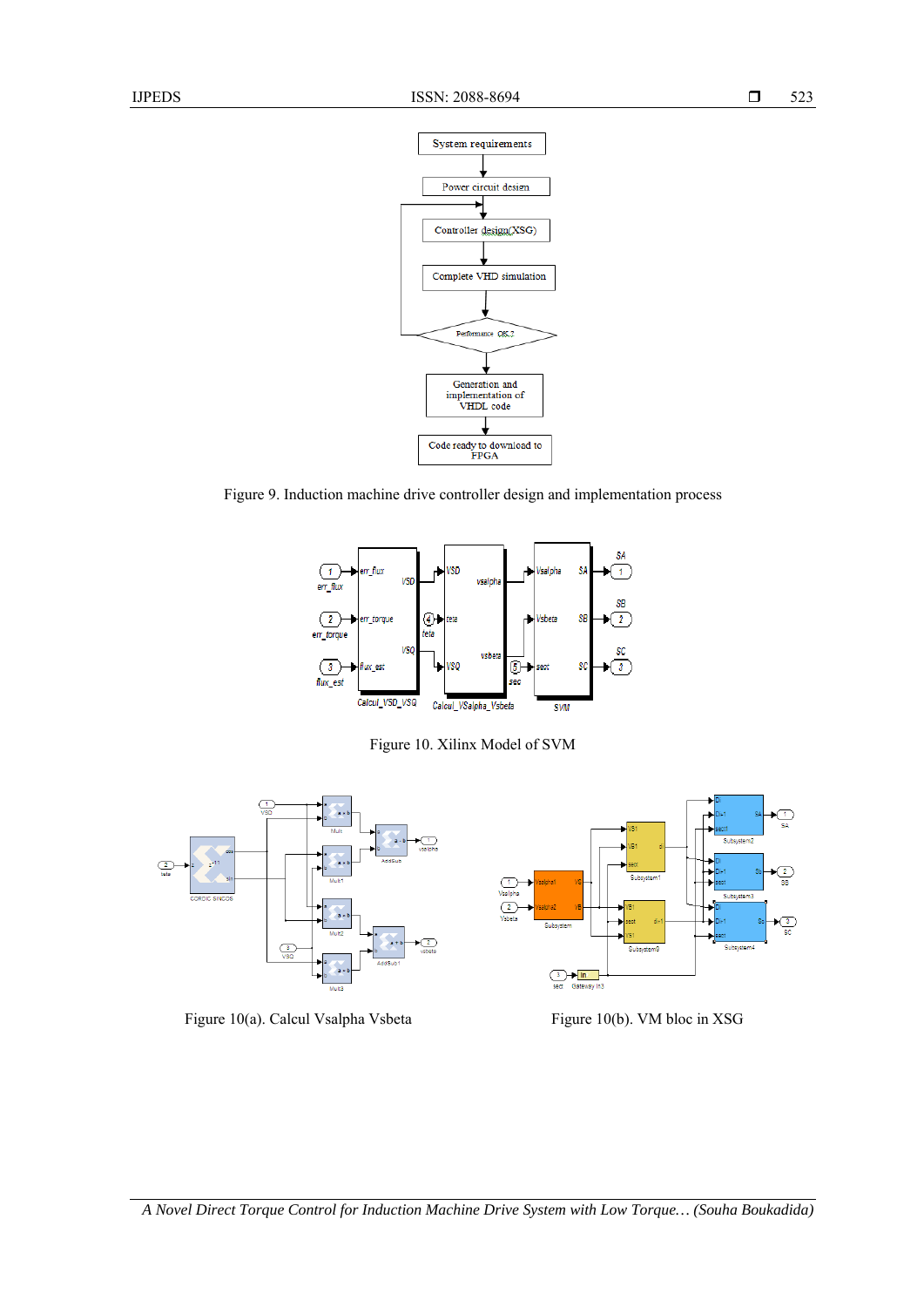

Figure 10(c). Calcul Sc



Figure 11. Model of electromagnetic torque Figure 12. Model of flux estimator

## **4.4. SIMULATION RESULTS**

The performance of the induction machine under different operating conditions was also investigated in order to verify the robustness of the proposed control scheme. The steady state behavior of induction machine with the conventional DTC and DTC-SVM are illustrated in Figure 13-15.

It is possible to see in Figure 13(a), (b), (c) an appreciable reduction of electromagnetic torque ripple has been obtained using the DTC-SVM. For the DTC, torque variation of the hysteresis band equal to 1.1. The high ripple observed in the DTC is reduced when we use the DTC-SVM, because in SVM, many vectors (IGBT states) are selected to adjust the flux and torque ripple in each sample time, whereas in DTC just one vector is selected to adjust ripple inside hysteresis bands of flux. Using SVM control provides the system with minimum ripple for flux as shown in Figure 14, where the flux ripple percentage is about 0.92%.

The DTC-SVM of induction machine presents the advanced performance to achieve tracking of the desired smooth circular trajectory of stator flux locus shown in Figure 15.



Figure 13. Electromagnetic torque, (a): DTC using MATLAB, (b) DTC-SVM using MATLAB, (c): DTC-SVM using XSG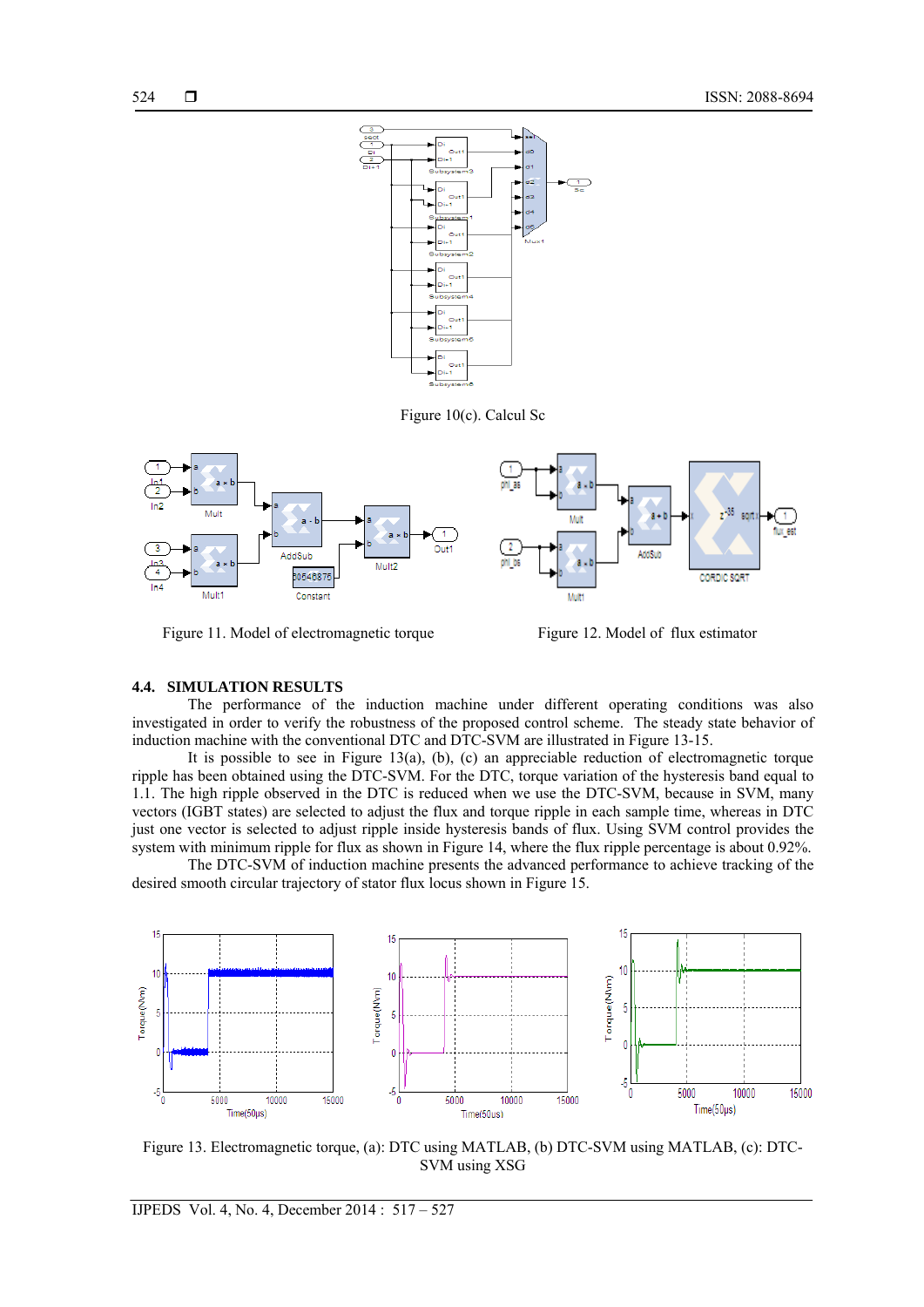

Figure 134. Stator flux DTC using MATLAB, (b): DTC-SVM using MATLAB, (c): DTC-SVM using XSG



Figure 15. Trajectory of stator flux: DTC using MATLAB, (b): DTC-SVM using MATLAB, (c): DTC-SVM using XSG

| Table 2. The percentage flux and torque error for DTC and DTC-SVM |                    |                      |  |  |  |
|-------------------------------------------------------------------|--------------------|----------------------|--|--|--|
| <b>Control strategies</b>                                         | Flux ripple $(\%)$ | Torque ripple $(\%)$ |  |  |  |
| DTC using Matlab                                                  | 5.52               |                      |  |  |  |
| <b>DTC-SVM</b> using Matlab                                       | 0.92               |                      |  |  |  |
| DTC-SVM using XSG                                                 | l 84               |                      |  |  |  |

The best results are given by DTC-SVM using MATLAB\SIMULINK, this is due to the arbitrary choice of the number of bits at XSG.

# **5. FPGA SIMULATION RESULTS OF DTC-SVM**

The above designed model is implemented using FPGA Editor. FPGA Editor reads the NCD file generated by the Map or Place & Route process, which contains the logic and routing of the design mapped to components, such as CLBs and IOBs.The internal structure of FPGA is shown in Figure 16.



Figure 146. Internal structure of FPGA

*A Novel Direct Torque Control for Induction Machine Drive System with Low Torque… (Souha Boukadida)*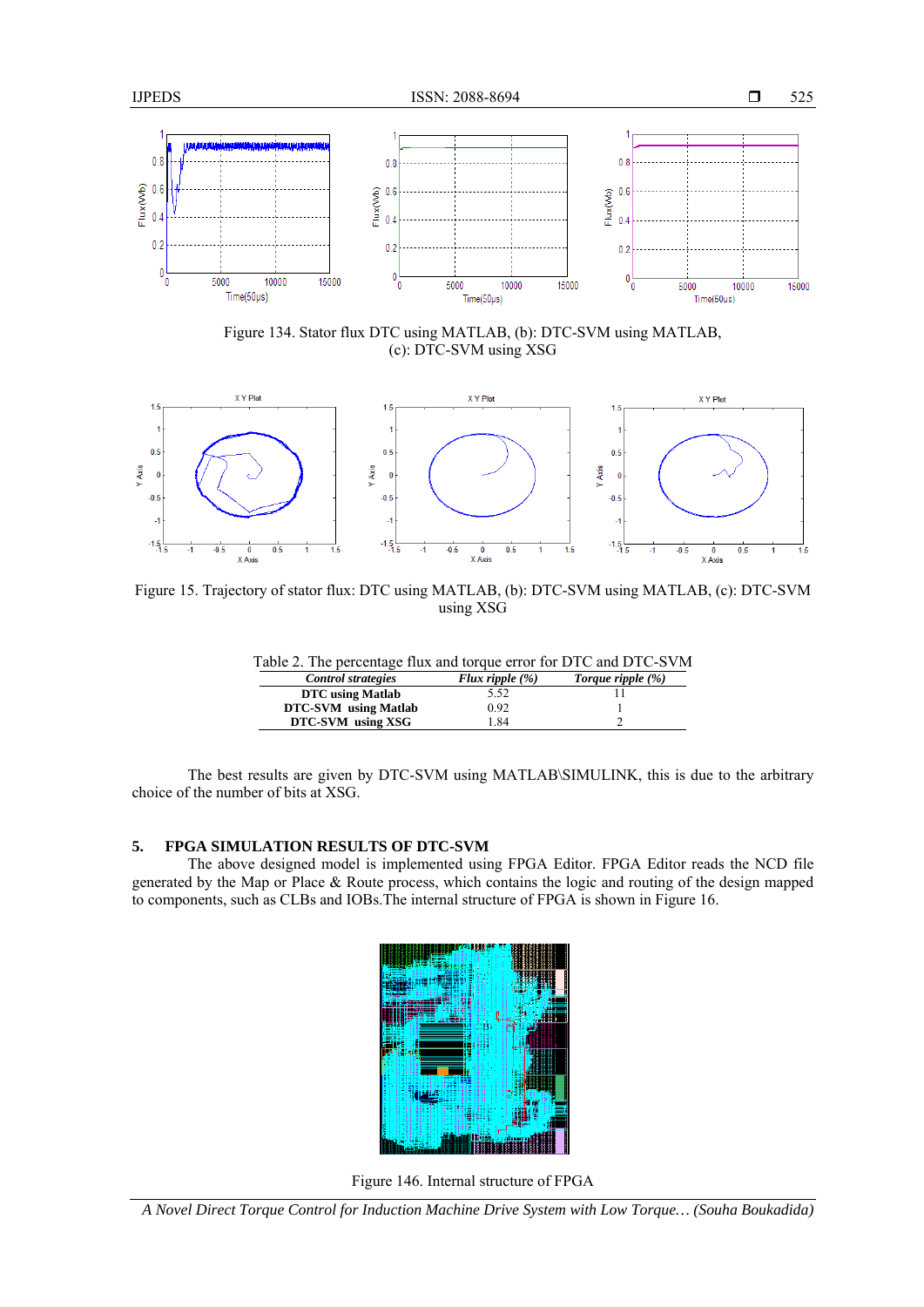The result of the resources used is shown in the following table:

| Table 5. The result of the resources |        |           |             |  |  |
|--------------------------------------|--------|-----------|-------------|--|--|
| Slice logic utilization              | Used   | Available | Utilization |  |  |
| Number of slices LUTs                | 10,511 | 44.800    | 23%         |  |  |
| Number used as Logic                 | 9,869  | 44,800    | 22%         |  |  |
| Number of DSP48Es                    | 109    | 128       | 85%         |  |  |
| Number of slice registers            | 655    | 44.800    | $1\%$       |  |  |

Table 3. The result of the resources

#### **6. CONCLUSION**

This paper has been devoted to the comparison between the performances of the DTC and DTC-SVM strategy. The steady state features of the induction machine as well as the transient behavior under both approaches have been commented and compared. The simulation result clearly indicates the high performance of DTC-SVM. The proposed high performance scheme is designed using XSG and Matlab/Simulink blocksets and implemented on Xilinx Virtex 5 FPGA. Numerical simulations have been carried out showing the advantages of the DTC-SVM with respect to the DTC. This work is the first step towards implemetation on FPGA of DTC-SVM. Future work will extend this experimental validation to the study.

#### **REFERENCES**

- [1] Z Li, L Wang, S Zhang, C Zhang, J Ahn. Torque Ripple Reduction in Direct Torque Controlled Brushless DC Motor. *IEEE Trans. Electrical Machines.* 2011; 1-4.
- [2] Y Cho, D Kim, K Lee, Y Lee, J Song. Torque Ripple Reduction and Fast Torque Response Strategy of Direct Torque Control for Permanent- Magnet Synchronous Motor. *IEEE Trans.Ind.Electronics.* 2013; 1-6.
- [3] J Beerten, J Verveckken, J Driesen. Predictive Direct Torque Control for Flux and Torque Ripple Reduction. *IEEE Trans.Ind.Electronics*. 2010; 57(1).
- [4] T Sutikno, N Rumzi, N Idris, A Jidin, N Cirstea. An Improved FPGA Implementation of Direct Torque Control for Induction Machines. *IEEE Trans.Ind.Electronics.* 2013; 1280-1290.
- [5] KN Achari, B Gururaj, DV Ashok Kumar, M Vijaya Kumar. A Novel MATLAB/Simulink Model of PMSM Drive using Direct Torque Control with SVM. *IEEE Multimedia Computing and Systems.* 2012; 1069-1075*.*
- [6] B Metidji, F Tazrart, A Azib, N Taib, T Rekioua. A New Fuzzy Direct Torque Control Strategy for Induction Machine Based on Indirect Matrix Converter. *International Journal of Research and Reviews in Computing Engineering.* 2011; 1(1).
- [7] MW Naouar, E Monmasson, AA Naassani. FPGA-based current controllers for AC machine drives-A review. *IEEE Transactions on Industrial Electronics*. 2007; 54(4): 1907- 1925.
- [8] JJ Rodriguez-Andina, MJ Moure, MD Valdes. Features, design tools, and application domains of FPGAs. *IEEE Transactions on Industrial Electroncis*. 2007; 54(4): 1810-1823.
- [9] Habetler TG, Profumo F, Pastorelli M. Direct torque control of induction machines over a wide speed range. *Proceedings of IEEE-IAS Conference.* 1992; 600-606.
- [10] Casadei D, Serra G, Tani A. Implementation of a direct control algorithm for induction motors based on discrete space vector modulation. *IEEE Transactions on Power Electronics.* 2000; 15: 769-777.
- [11] Tsung-Po Chen, Yen-Shin Lai, Chang-Huan Liu. A new space vector modulation technique for inverter control. *Power Electronics Specialist Conference*. 1999; 2: 777-782.

## **BIOGRAPHIES OF AUTHORS**



Souha BOUKADIDA received the degree in Electrical Engineering from National School of Engineering of Monastir, Tunisia in 2012. In 2013 she received his M.S degree in Automatic and Diagnostic from Moanstir University. Her current research interests include rapid prototyping and reconfigurable architecture for real-time control applications of electrical system.